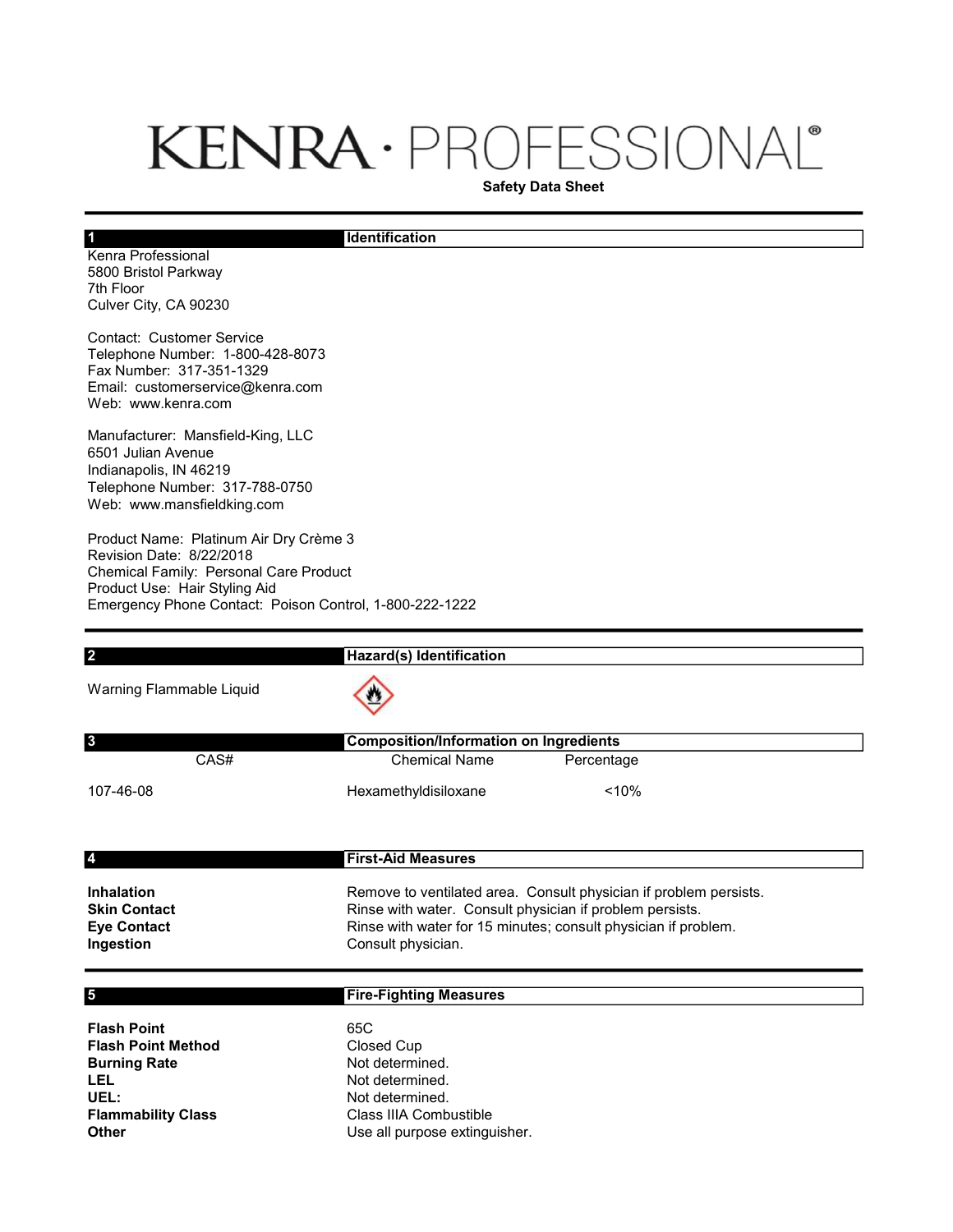6

#### Accidental Release Measures

Small amounts can be washed to a drain with water or absorbed with the appropriate material and disposed of in accordance with local, sate and federal guidelines. Recycle plastic containers whenever possible.

| 7                           | <b>Handling and Storage</b>                                                  |
|-----------------------------|------------------------------------------------------------------------------|
| <b>Handling Precautions</b> | For external use only. Avoid eye contact. Keep out of the reach of children. |
| <b>Storage Requirements</b> | Avoid open flame.<br>Avoid extreme heat and freezing temperatures.           |
|                             |                                                                              |
| 8                           | <b>Exposure Controls/Personal Protection</b>                                 |
| <b>Engineering Controls</b> | None needed for normal use.                                                  |
| <b>Protective Equipment</b> | None needed for normal use.                                                  |
| 9                           | <b>Physical and Chemical Properties</b>                                      |
|                             |                                                                              |
| Appearance                  | <b>White Cream</b>                                                           |
| <b>Physical State</b>       | Semi-Solid                                                                   |
| Odor                        | Fruity                                                                       |
| <b>Vapor Pressure</b>       | Not determined                                                               |
| <b>Vapor Density</b>        | Not determined                                                               |

Boiling Point Not determined Freezing/Melting Point Not determined Solubility Not determined Specific Gravity Not determined Viscosity 8,000-25,000 cP **pH** 5.00-7.00 10

#### Stability and Reactivity

Stability Stable under normal conditions Conditions To Avoid None known. Materials To Avoid (Incompatibility) Strong oxidizing or reducing agents. Hazardous Decomposition Products Will not occur under normal conditions. Hazardous Polymerization Will not occur.

#### 11

12

### Toxicological Information

#### None.

## Ecological Infromation

None.

13

Disposal Considerations

Small amounts can be washed to a drain with water or absorbed with the appropriate material and disposed of in accordance with local, sate and federal guidelines. Recycle plastic containers whenever possible.